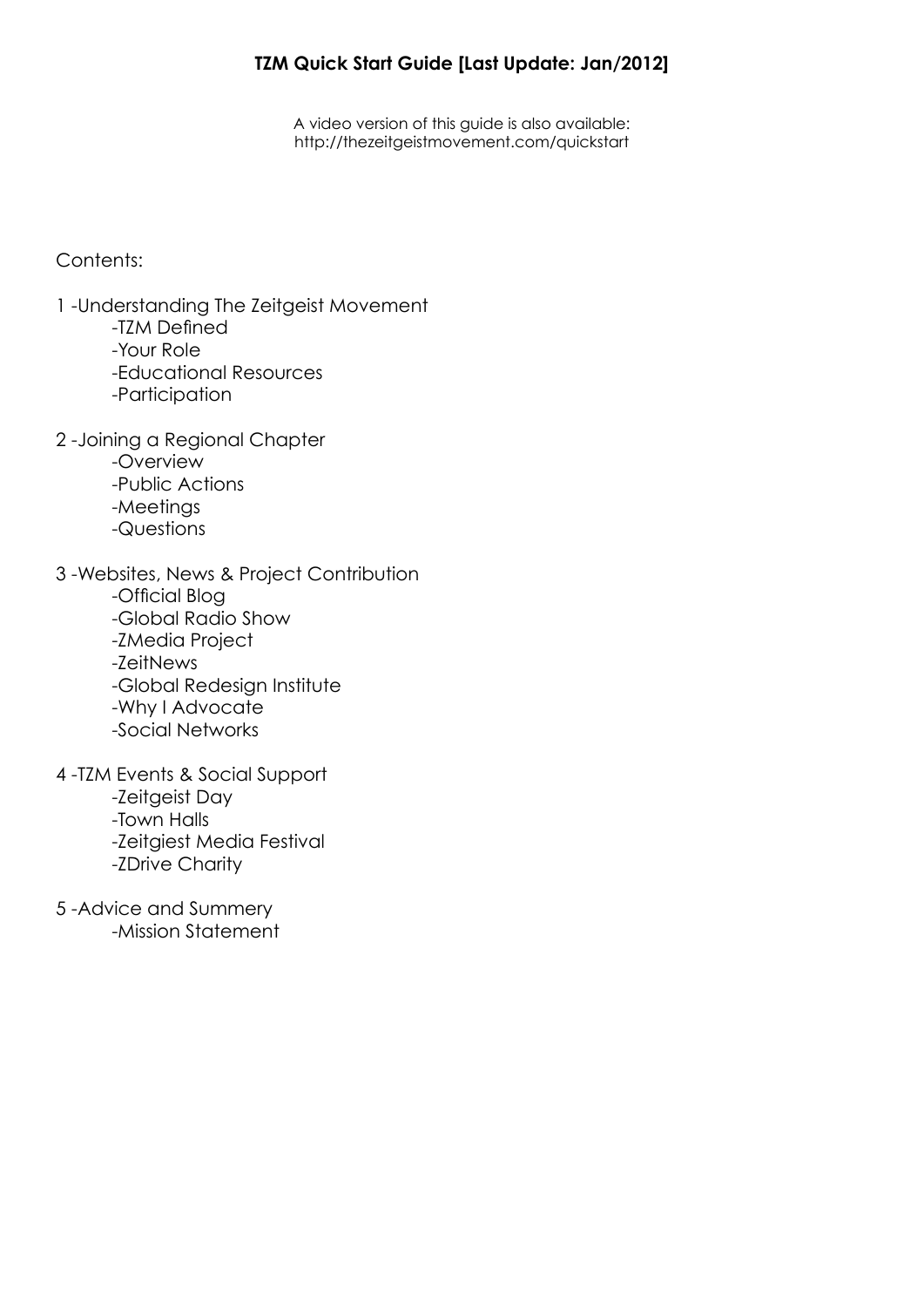-The Zeitgeist Movement, defined:

The Zeitgeist Movement (TZM) is an explicitly nonviolent, global sustainability advocacy group currently working in over 1000 Regional Chapters across 70 countries. The basic structure of The Movement consists of Chapters, Teams, Projects & Events.

In short, the Chapters are essentially what define The Movement in operation. Each Chapter works to not only spread awareness about the roots of our social problems today but also to express the logical, rational, practical solutions we have at our disposal to update (and evolve) our current social system, enabling a truly responsible, sustainable, global society to emerge for the betterment of all the world's people.

TZM's education and community projects seek the intermediate goal of obtaining a unified, worldwide movement for social transformation, regardless of country, religion, political party or any such traditionally divisive distinction. TZM recognizes a common, logical value identification pertaining to our survival, sustainability and public health which inherently transcends such culturally divisive issues. Human unification, rationalized out our inalterable, shared "common ground", is a foundational premise.

From that understanding, a self-organizing Train of Thought with respect to how we can technically (and culturally) accomplish a new social system unfolds. The various stages of this transformation ("Transition") is not something that can be readily predicted given the uncertain state of the world today and it is not the scope of this document to expand upon the issue. What we do know is that we are experiencing great destabilization in the world due to the *inherent flaws* of our current social structure and the problems emerging appear to be only getting worse as time goes on. It is from this uncertainty and loss of confidence in the current model that support for a new social system might be achieved, in part.

Therefore, The Movement's work is to expand upon this Train of Thought and publicly communicate the resulting ideas, structures and methods with the goal of establishing a new cultural "zeitgeist"; hence a new, workable social model and common value system that ensures our socio-evolutionary fitness, our safety, our freedom, our quality of life and our prosperity.

## -Your Role:

To become involved in The Movement does not require any monetary contribution, submission of personal information, forms to complete or any such traditional notion of membership. Volunteer organizers and Coordinators keep no databases outside of our simple web-based mailing lists which one is certainly encouraged to register with for updates.

TZM is modelled as a "see through" entity which merely represents a *Data Set & Train of Thought* at its core. It is holographic and decentralized in structure to assure its effect and warrant against historically notable problems of group identification. TZM has no offices, no location, no leaders, no benefactors and no static affiliations. This Movement is really about *your personal understanding of the world along with how much you identify with the observations, logical inferences and solution oriented Train of Thought denoted in The Movement's materials*. If you agree with this need to change our system, please join a Chapter, learn, educate and help contribute.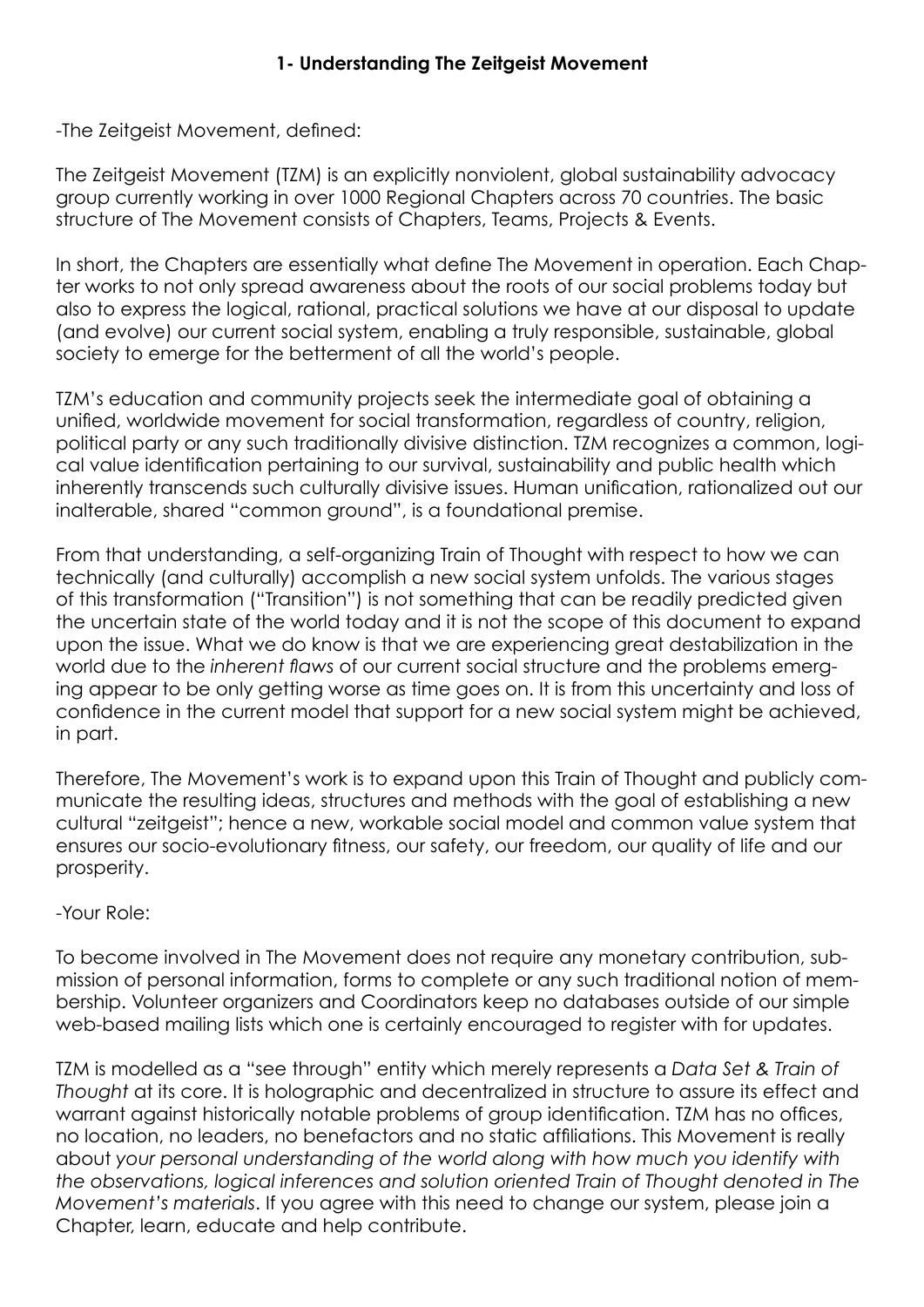TZM currently has many community projects, events and publications, as will be explained in this document. There is also a great deal of flexibility and creativity in how a person, group or Chapter chooses to engage and develop new ideas. The Movement is *emergent* in form and while, again, a basic Train of Thought persists, the tactics and specifics of the Movement's work will inevitably undergo change.

In summery, we all have the same role here: To educate ourselves; educate others; create an organized critical mass and establish tactics to enable a transition to a new social design - a design which is arrived at in form by way of *The Scientific Method*.

As will be mentioned later in this document, a public, open-source project known as the Global Redesign Institute will exist to create and promote direct technical design changes for social organization, building upon the most advanced understandings in the fields of Science and Technology we have at the time.

### -Educational Resources:

Since 2009, a great deal of data has been generated and output through various communication mediums. Radio Shows, PDFs, Films Presentations, Articles & Lectures are the most common (our information is always free). For someone new to TZM, the following list contains suggested references for review:

### *2012 ORIENTATION GUIDE*

This is a detailed summation of virtually all relevant points for TZM. It exists in Video and expanded PDF form, the latter of which contains extensive sources and appendices.

[ <http://www.thezeitgeistmovement.com/orientation> ]

*WEBSITE FAQ*  TZM Global's FAQ answers various questions, including Movement Structure specifics.

[ <http://thezeitgeistmovement.com/faq>#faq1 ]

### *LECTURES & "TOOL KIT"*

The Global Website's ever emerging "Tool Kit" contains many video and text presentations, often with extended sources and references as well. While this content is predominantly in English at this time, many other Non-English presenters operate across the world can be found via the Internet. Please search for your local International Chapter's Website and review their media as well.

[http://thezeitgeistmovement.com/tool-](http://thezeitgeistmovement.com/tool)kit

Apart from these core sources, community development is large and there is always an ongoing flow of information occurring via the TZM Official Blog, Zeitnews and other participatory mediums that will be discussed in Part 3 of this guide.

### -Movement Participation:

A "Member" is loosely defined as one who agrees with the tenets and approach of TZM and in turn participates in their local Chapter's awareness actions, whether online or local. However, all Members of The Movement have their education about relevant issues as the number one requirement to proceed.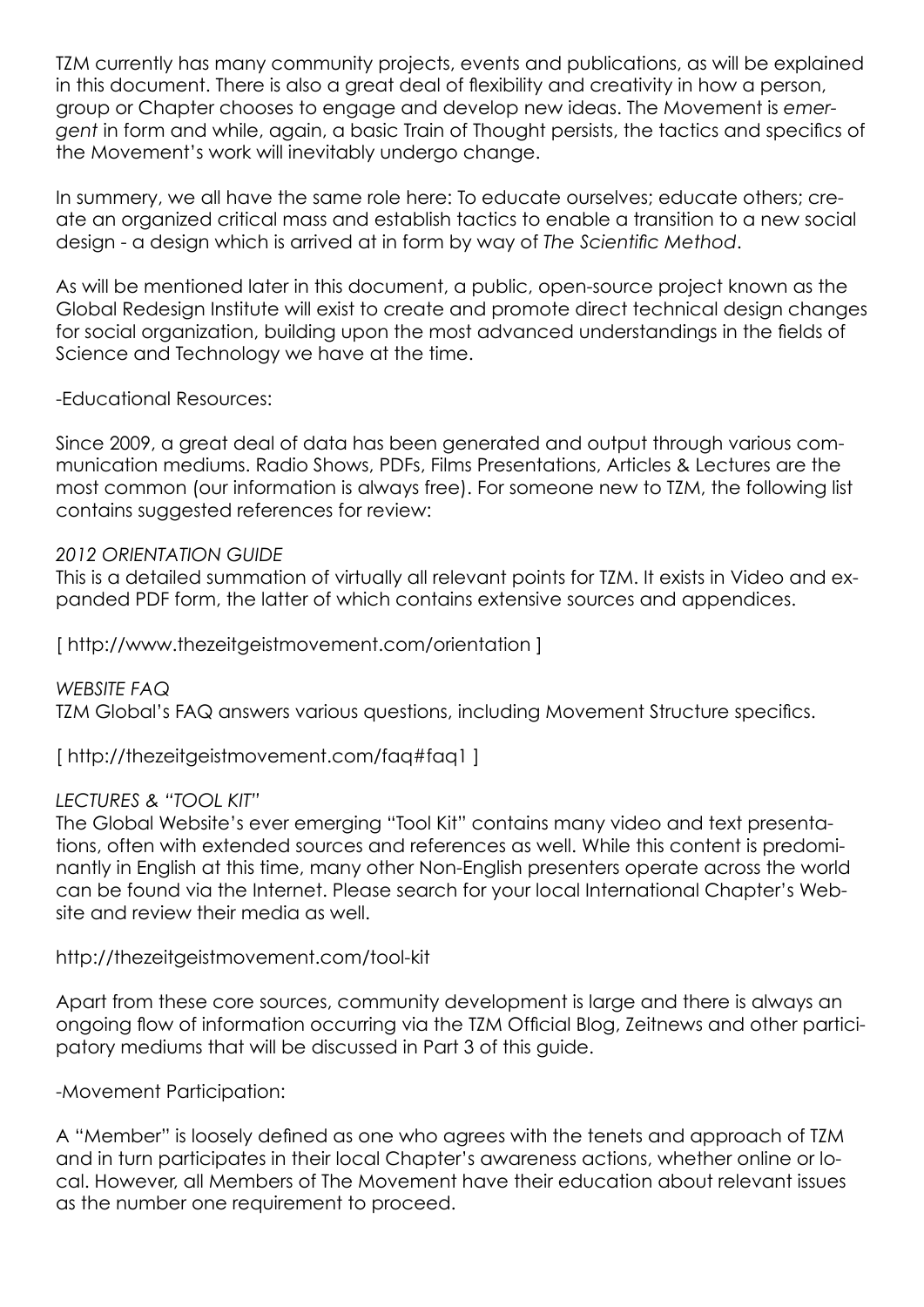To reiterate, true "Membership" is really a subscription to the Train of Thought at hand. Hence, it is about understanding and supporting The Movement's logical tenets and working in whatever way one can to bring about awareness and change in a responsible, strategic and nonviolent manner.

More specifically, one's communication and personal skills are important to consider here. Generally speaking, personal specialization of focus has a symbiotic social role as a characteristic of our "Group Mind", if you will. In other words, some of us are good at some things and others are good at other things. It is the collaboration of our unique skills and interests that creates the larger order realizations. Finding your place in TZM is unique to you and your skill set.

For example, if you feel you have broad organisational skills, working with or becoming a Regional Coordinator for your Chapter might be of interest. If you are technically inclined with a background in Engineering or the like, The Global Redesign Institute might be a comfortable place. If you find your skills are more communicative and artistic, The Zeitgeist Media Project and/or Media Festival might be a good place to contribute. If you are a skilled writer and researcher, joining and contributing focused articles to TZM's Blog might be of interest. If you are a good public speaker, give presentations at your Monthly Town Halls and/or ZDay in your region on relevant subjects. You get the idea. Focus on what you are good at.

## **2- Joining a Chapter**

-Overview:

Very simply, TZM Chapters are regional Zeitgeist Movement Member Groups, organized in Tiers. From "Top to Bottom", the current Chapter Tiers are:

## International—[ Countries ]

 State/Province—[ Next lower degree regional distinctions within a given Country ] City/Town—[ Next lower degree regional distinctions within a given State or Province ]

As noted before, your involvement with your Regional Chapter is what essentially defines you as a Member of The Movement in form. You can go to the Global Website [ [http://](http://thezeitgeistmovement.com) [thezeitgeistmovement.com/](http://thezeitgeistmovement.com) ] to see the Current Top Tier Chapter list [ [http://thezeitgeist](http://thezeitgeistmovement.com/chapters)[movement.com/chapters](http://thezeitgeistmovement.com/chapters) ]. You can access the respective State (USA) or International Website and from there you should be able to locate the closest sub-chapter near you.

If you cannot find a Country, State or City Chapter for your region, it is then suggested you start one. Virtually all chapters have begun not by appointment, but by personal initiative. A simple review process to understand the seriousness and understanding of the applicant is assessed by existing Coordinators on a per case basis.

## -Public Actions:

There are three reoccurring Public Actions for Chapters which are encouraged but naturally contingent upon the size and resources of the group: (1) Our annual "Zday" event; (2) our monthly "Town hall" event and (3) the annual Zeitgeist Media Festival. These will be discussed more in Part 4.

However, each region also often has different community customs and possibilities. For example, in Los Angeles California, beach tent "vendor" posts are common on the boardwalk.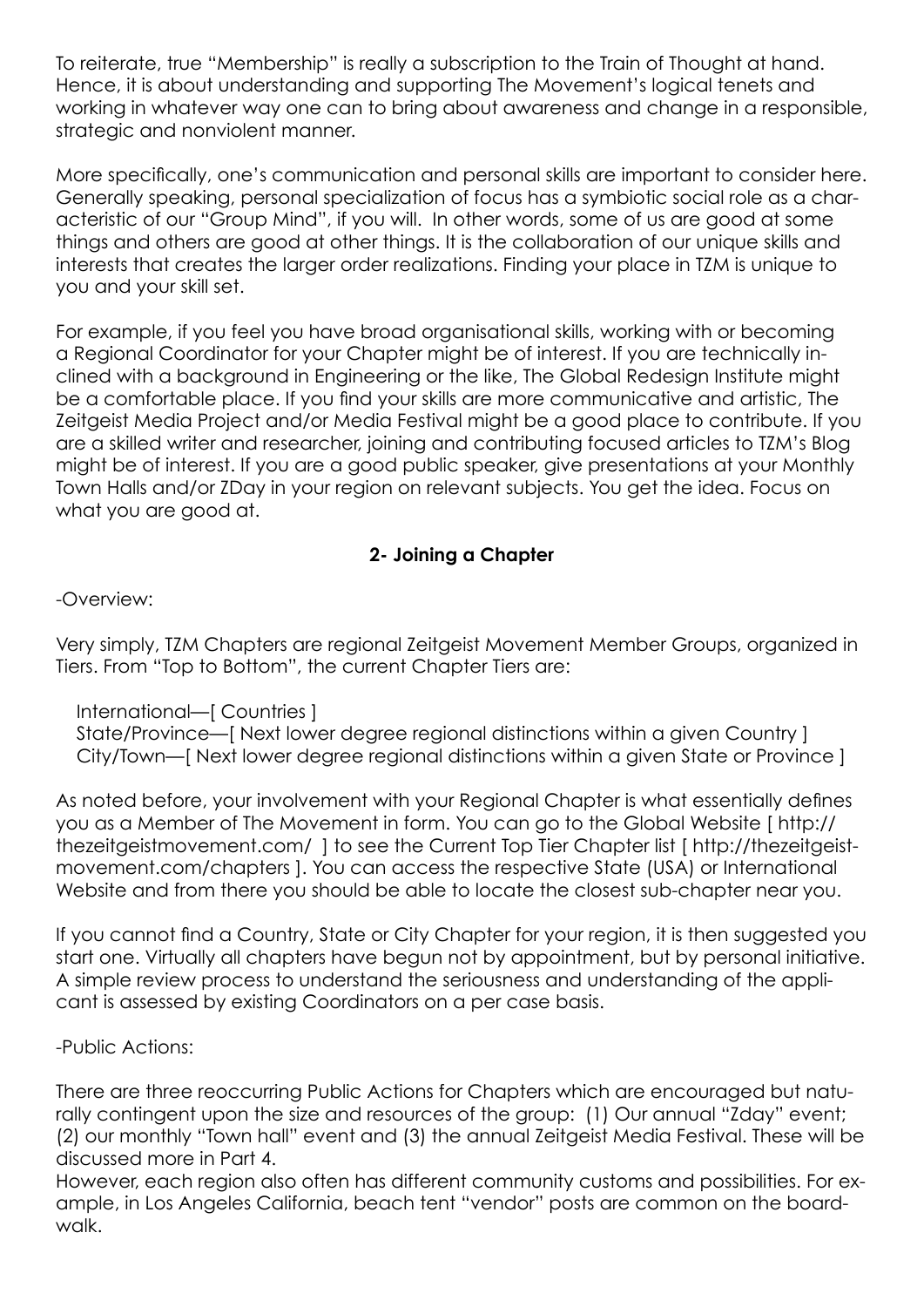In Canada, many do street activism on a person to person basis. Some Chapters even host their own internet radio shows and produce their own media/newsletters based on custom research.

Part of working with your Chapter is being creative and explorative. In the end, the basic goal is still the same: Expose the root problems of our current system and then show the logic behind a new one.

-Meetings:

Chapters naturally need to have the ability to enable communication among its Members, along with other Chapters. As a Chapter grows, periodic Meetings should be conducted in live and/or virtual (online) settings.

TZM Global provides an Internet-Based Voice/Chat program which can be found here: <http://thezeitgeistmovement.com/teamspeak>

Chapter Meetings typically occur in Tiers with Chapter Coordinators on their respective level. For example, the North Carolina State Chapter, assuming no sub-chapters (city) within it, would have a meeting with all NC Members present. However, in the meetings of the next largest Tier, the Country level (USA in this case), there would only be Coordinators of each State, not all the USA Members. This narrowing is for the sake of comprehension as it would be too difficult to have Global Meetings with tens of thousands of Members at once.

-Questions:

If you have a question relating to Chapter Organization which is not answered in the follow links:

<http://thezeitgeistmovement.com/faq> <http://thezeitgeistmovement.com/chapters>

You may email directly via the Contact Form on this page: (select "Chapters" category): <http://thezeitgeistmovement.com/contact>-us

## **3- Websites, News & Project Contribution**

Apart from signing up with the Global and Regional Mailing lists, there is a wealth of emerging information outlets and interactive mediums. These Websites and Projects are community driven, always free and have proven to be extremely effective. Most items noted below can be found via the Global Website's home page as well.

-TZM Official Blog: <http://blog.thezeitgeistmovement.com>/

Member contribution via TZM Blog is a very effective way to give you, your chapter and important issues exposure. Many categories of interest from Economics, History, Science and Activism enable a tremendous platform for expression as an online newsletter and blog. Relevant articles that gain popularity also are highlighted via our Press Releases.

Please see the How-To Guide to start contributing: <http://blog.thezeitgeistmovement.com/contribute>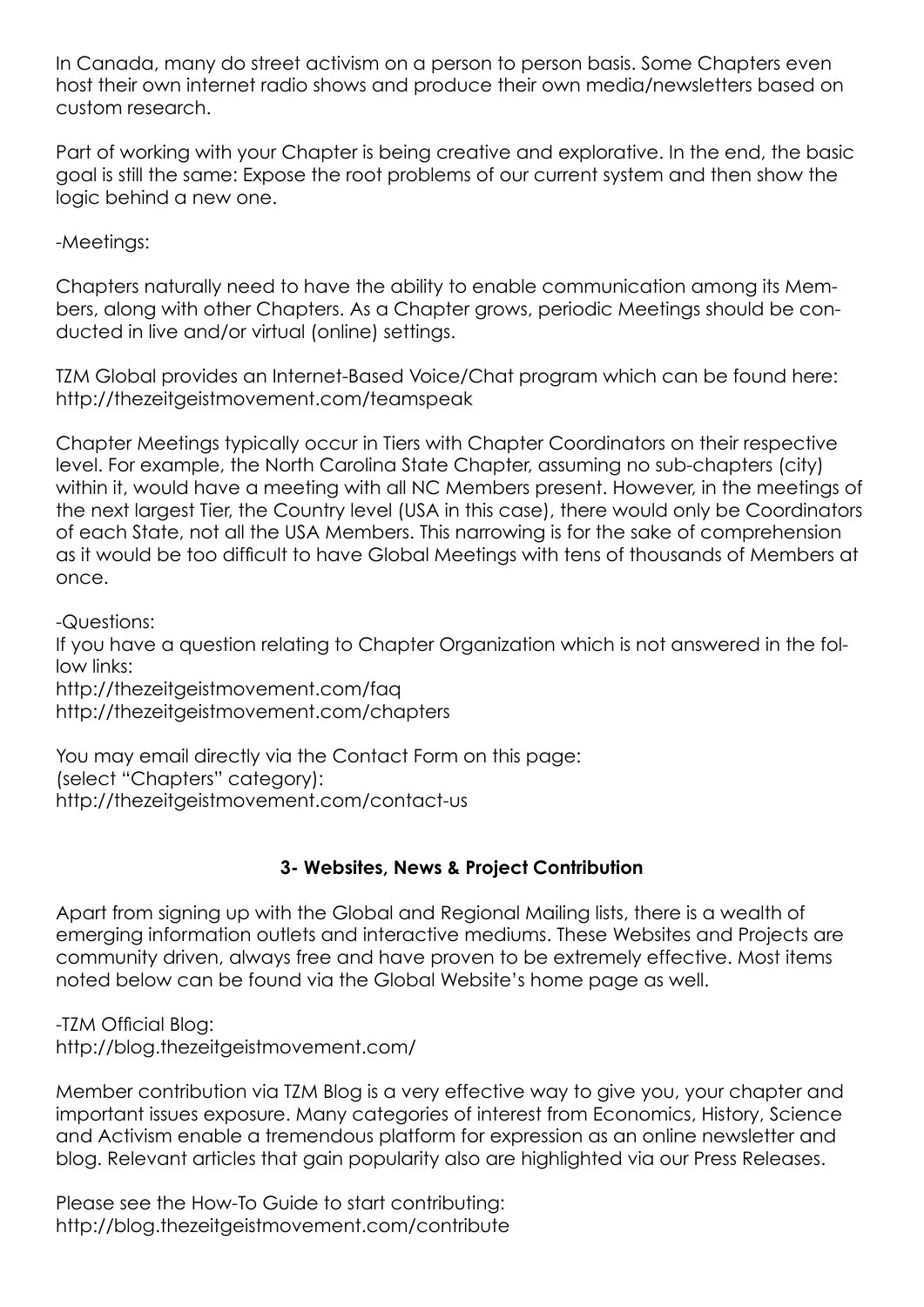-TZM Global Radio:

Started in 2009, TZM Global Radio is a Weekly Radio program presented by various coordinators/lecturers of The Zeitgeist Movement in a rotational fashion. It is here where ongoing public updates, news and announcements occur. Each Show occurs at 4pm Eastern Standard time every Wednesday via [BlogTalkRadio.com:](BlogTalkRadio.com) <http://www.blogtalkradio.com/zmglobal>

Info and Archive Page: [http://www.thezeitgeistmovement.com/radio\\_shows](http://www.thezeitgeistmovement.com/radio_shows)

Older Archives: <http://www.blogtalkradio.com/zmglobal>

\*Note: While the Global Radio Show is the most conclusive, other programs of great merit also exist, including Programs via the "Zeitgeist Broadcasting Network" (ZBN): <http://www.stickam.com/zbnlive>

-Zeitgeist Media Project: [http://zeitgeistmediaproject.com/](http://zeitgeistmediaproject.com)

The Zeitgeist Media Project is an online hub for Artistic Media Content which can be uploaded and shared. The media types range from Video, Visual Art, Music/Audio, Literature and more. This content is mostly Creative Commons and is designed to be downloaded and used by other members in their work.

-ZeitNews: [http://www.zeitnews.org/](http://www.zeitnews.org)

Started in 2010. Zeitnews is an amazing source for advanced Scientific Research. Subjects of interest include Energy, Transportation, Biotechnology, Robotics and other important issues that relate science and technology to human prosperity.

Members may also contribute to the online publication: [http://www.zeitnews.org/about/](http://www.zeitnews.org/about)

-Global Redesign Institute: [http://www.globalredesigninstitute.org/](http://www.globalredesigninstitute.org)

The Global Redesign Institute is a Think Tank project currently in development. This advanced concept will create a virtual projection, region by region of what an accurate and up to date social infrastructure would comprise, sidestepping the traditionally inhibiting factors of money and establishment preservation. This project is about designing and expressing what is technically possible - not what is "affordable". More on this project will be announced when it becomes operational.

-"Why I Advocate" Campaign: <http://www.thezeitgeistmovement.com/why>-i-advocate

The Zeitgeist Movement's "Why I Advocate TZM" Media Testimonial Campaign is a video blog project which gives personal perspectives and faces to The Zeitgeist Movement. This is very simple. Members simple make a public video about why they feel the need to change the world and identify with The Zeitgeist Movement. This is also a good way to show community support in general.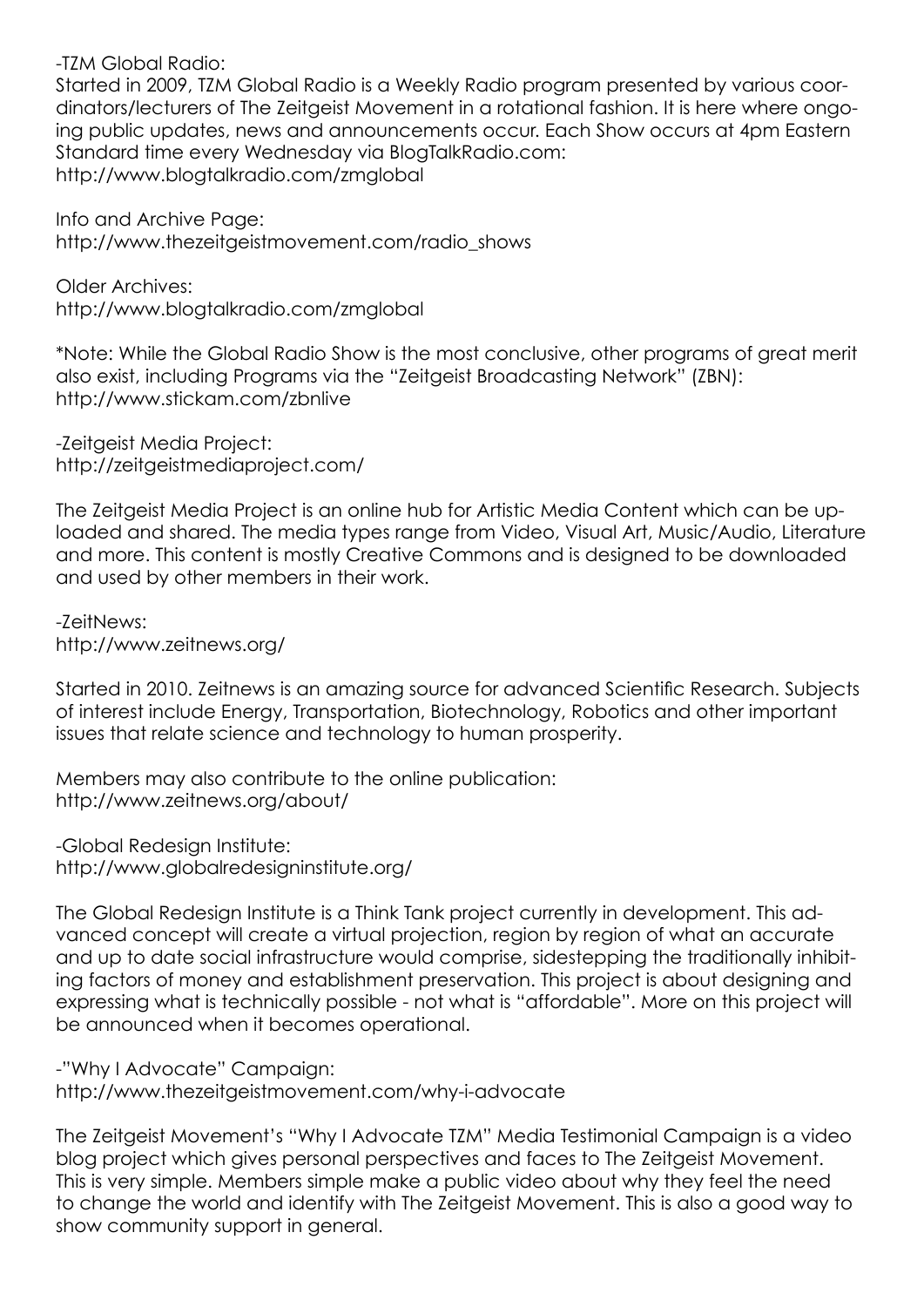Current submissions can be viewed here: http://www.youtube.com/results?search\_query=why+I+advocate+zeitgeist&ag=f

-Social Networks:

TZM Global Facebook:<http://www.facebook.com/tzmglobal>

TZM Global Twitter: <http://twitter.com/tzmglobal>

TZM Global Youtube: <http://www.youtube.com/user/TZMOfficialChannel>

Apart from the traditional Social Networks listed above, a hybrid project known as "TZM Social" has also emerged: [http://www.tzmnetwork.com/](http://www.tzmnetwork.com)

All members are encourage to review and contribute to these social mediums considering how powerful they have become culturally as a whole. Also, Regional Chapters and Projects are encouraged to initiate their own Networks via these medium for their own promotional purposes. ( I.E. a Youtube account assigned to your local chapter for display of your Town Halls, Zday events and the like.)

# **4- TZM Events and Activism**

As noted prior, Chapters and hence Members have a few core (Global) periodic actions which are encouraged. These include, ZDay, ZMedia Fest and Monthly Town halls. Paired with these actions is our ZDrive food bank support and similar resource charity programs to help those in need. (more below\*)

-Zeitgeist Day ("ZDay"): <http://zdayglobal.org>/

"Zeitgeist Day", or ZDay for short, is an annual, global event day which occurs in the middle of March, each year. The goal is to increase public awareness of The Zeitgeist Movement. A Zeitgeist Day event can take many forms, ranging from a simple showing of DVD media; to full lectures and interactive question-and-answer events with Chapter Organizers in various regions. The 2010 ZDay there were 330 sympathetic events occurred in over 70 countries worldwide.

Each year, there is a "Main Event" which serves as a highlight, with more publicly notable speakers and guests. In 2009 and 2010, the Main event was in NYC; In 2011 it was in London, UK & in 2012 - Vancouver BC.

Please review the Official ZDay Website for more information: <http://zdayglobal.org>/

-Town Halls: <http://www.thezeitgeistmovement.com/townhalls>

The Zeitgeist Movement's Town Hall Meetings are live, public events conducted by Official Regional Chapters. These localized events are similar in function to our annual global "Zeitgeist Day" (ZDAY) events but ideally occur monthly, rather than annually. Modelled after patterns proven effective by civil right's movements historically, the goal is to inform the public of TZM's understandings and goals and hence grow awareness and membership. To learn more; submit an event for your regions, please see: <http://www.thezeitgeistmovement.com/townhalls>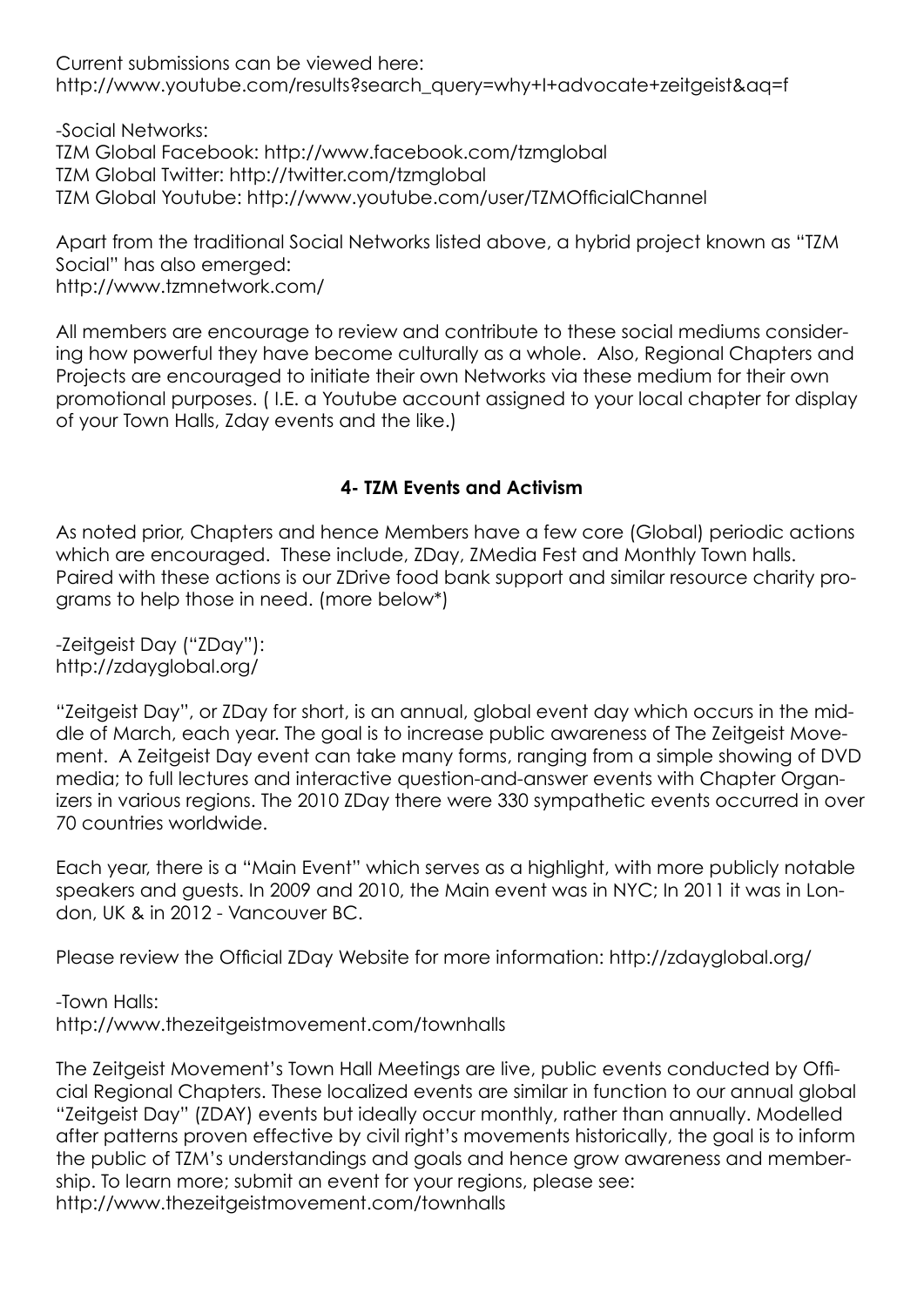Recognizing the power of art and media to help change the world, "The Zeitgeist Media Festival" engages the artistic community and its power to change values. It proposes that needed changes in the structural/economic workings of society can only manifest in tandem with a personal/social transformation of values in each of us. While intellectual knowledge serves its role of showing the path, many in the world follow their feelings- not the knowledge. The Zeitgeist Media Festival hopes to bridge those levels, while also illuminating a focus where changing and improving the world is no longer considered a fringe or suspect pursuit.

Participating in The Media Festival does not mean each event must meet some strict requirement of focus. However, participation does require that each act understand and agree with a general train of thought with respect to human and social sustainability.

The Zeitgeist Media Festival occurs in the Summer of each year. More info: <http://zeitgeistmediafestival.org/site/index-1.html>

-\*ZDrive:

The Zeitgeist Movement's Charity Drive or "ZDrive" is a program to engage local social service institutions in conjunction with ongoing awareness events. The most common have been our Food Drives and Clothes Drives. For example, the Zeitgeist Media Festival Globally raised via donation about 12,000 meals for the poor in 2011. Resource donations are encouraged more than monetary contributions to avoid corruption.

How you conduct your ZDrive is contingent upon your region and its needs. Typically, a suggested donation of resources is welcomed upon entry to your event, such as the bringing of canned food for your local Food Bank. Since each region has different programs, it is suggested you contact your local charities to see how your Chapter can help.

So, if possible, every time you have a ZDay, Town Hall or Media Event, please conduct a ZDrive as well and have attendees bring resources for local charity.

In turn, please keep track of the statistical results of your charity work and email it us so we can keep a running global total of its effect. This is not only a wonderful action to help the many communities now in desperate need of support, it gives TZM a layer of traditional identification for those who might otherwise see the social ideas as "too radical" to be practical.

Stats email: [media@thezeitgeistmovement.com](mailto:media@thezeitgeistmovement.com)

## **5- Advice and Summary**

The preceding data should give new Members a great deal to think about and work with. It is important to remind the reader that TZM is a movement of ideas and values at its core. It is also Social in its very nature. In many ways, those who understand, volunteer and work with this global community to help improve the world are a proxy of how our society could be if social responsibilty and environmental respect finally rose to its needed place.

However, there is no denying that what is sought in this journey is likely the most difficult and controversial undertaking one can have. No one said this would be easy. Yet the